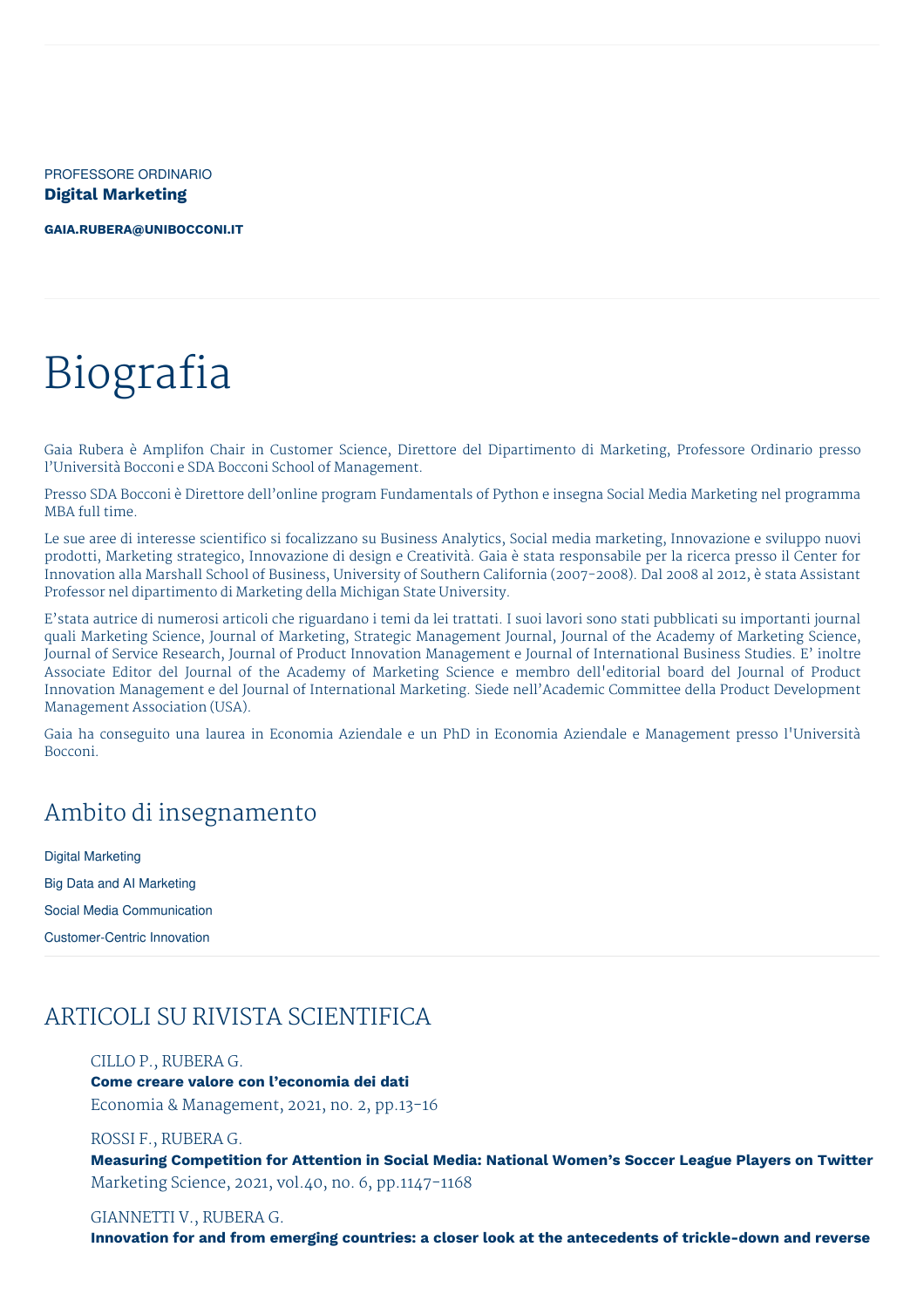# **innovation**

Journal of the Academy of Marketing Science, 2020, vol.48, no. 5, pp.987-1008

NAKATA C., RUBERA G., IM S., PAE J. H., LEE H. J., ONZO N., PARK H.

**New Product Creativity Antecedents and Consequences: Evidence from South Korea, Japan, and China** Journal of Product Innovation Management, 2018, vol.35, no. 6, pp.939-959

CILLO P., GRIFFITH D. A., RUBERA G.

**The New Product Portfolio Innovativeness–Stock Returns Relationship: The Role of Large Individual Investors' Culture**

Journal of Marketing, 2018, vol.82, no. 6, pp.49-70

GRIFFITH D. A., YALCINKAYA G., RUBERA G., GIANNETTI V.

**Understanding the Importance of the Length of Global Product Rollout: An Examination in the Motion Picture Industry**

Journal of International Marketing, 2017, vol.25, no. 4, pp.50-69

RUBERA G., KIRCA A. H.

**You gotta serve somebody: the effects of firm innovation on customer satisfaction and firm value** Journal of the Academy of Marketing Science, 2017, vol.45, no. 5, pp.741-761

RUBERA G., CHANDRASEKARAN D., ORDANINI A.

**Open innovation, product portfolio innovativeness and firm performance: the dual role of new product development capabilities**

Journal of the Academy of Marketing Science, 2016, vol.44, no. 2, pp.166-184

RUBERA G., CHANDRASEKARAN D., ORDANINI A.

**Open innovation, product portfolio innovativeness and firm performance: the dual role of new product development capabilities**

Journal of the Academy of Marketing Science, 2016, vol.44, no. 2, pp.166-184

PADULA G., RUBERA G.

**Selfie, big data e customer intelligence** Economia & Management, 2016, no. 1, pp.19-21

RUBERA G. **Design Innovativeness and Product Sales' Evolution** Marketing Science, 2015, vol.34, no. 1, pp.98-115

GRIFFITH D. A., YALCINKAYA G., RUBERA G. **Country-Level Performance of New Experience Products in a Global Rollout: The Moderating Effects of**

**Economic Wealth and National Culture** Journal of International Marketing, 2014, vol.22, no. 4, pp.1-20

# RUBERA G., TELLIS G. J.

**Spinoffs versus buyouts: Profitability of alternate routes for commercializing innovations** Strategic Management Journal, 2014, vol.35, no. 13, pp.2043-2052

ORDANINI A., PARASURAMAN A., RUBERA G. **When the Recipe Is More Important Than the Ingredients** Journal of Service Research, 2014, vol.17, no. 2, pp.134-149

GRIFFITH D. A., RUBERA G.

**A Cross-Cultural Investigation of New Product Strategies for Technological and Design Innovations** Journal of International Marketing, 2014, vol.22, no. 1, pp.5-20

RUBERA G., DROGE C.

**Technology versus Design Innovation's Effects on Sales and Tobin's Q: The Moderating Role of Branding Strategy**

Journal of Product Innovation Management, 2013, vol.30, no. 3, pp.448-464

RUBERA G., GRIFFITH D. A., YALCINKAYA G.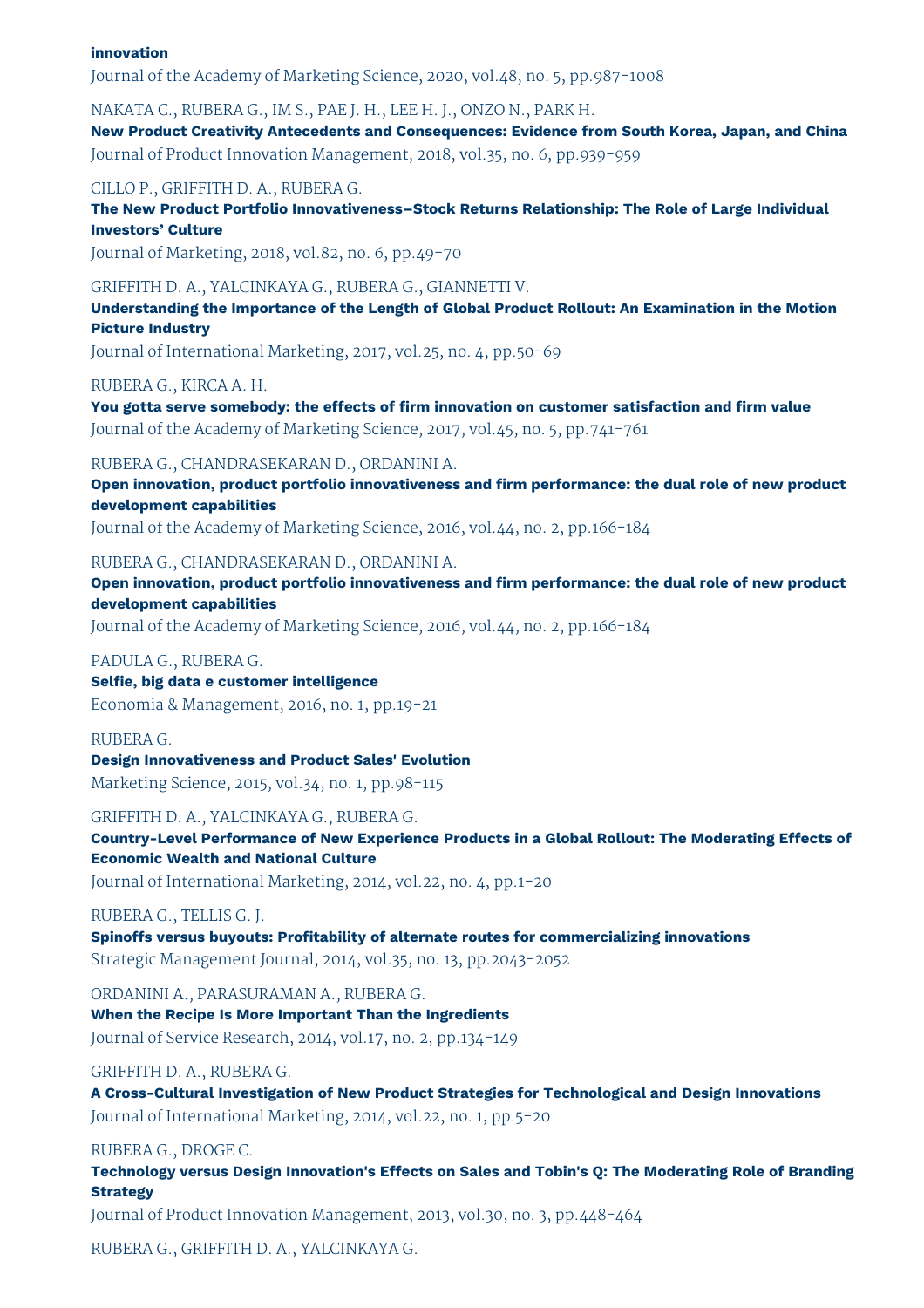# **Technological and Design Innovation Effects in Regional New Product Rollouts: A European Illustration**

Journal of Product Innovation Management, 2012, vol.29, no. 6, pp.1047-1060

RUBERA G., ORDANINI A., CALANTONE R. **Whether to Integrate R&D and Marketing: The Effect of Firm Competence** Journal of Product Innovation Management, 2012, vol.29, no. 5, pp.766-783

## RUBERA G., KIRCA A. H.

**Firm Innovativeness and Its Performance Outcomes: A Meta-Analytic Review and Theoretical Integration** Journal of Marketing, 2012, vol.76, no. 3, pp.130-147

# CALANTONE R., RUBERA G.

**When Should RD&E and Marketing Collaborate? The Moderating Role of Exploration-Exploitation and Environmental Uncertainty**

Journal of Product Innovation Management, 2012, vol.29, no. 1, pp.144-157

## RUBERA G., ORDANINI A., GRIFFITH D. A.

**Incorporating cultural values for understanding the influence of perceived product creativity on intention to buy: An examination in Italy and the US**

Journal of International Business Studies, 2011, vol.42, no. 4, pp.459-476

## EISINGERICH A. B., RUBERA G., SEIFERT M., BHARDWAJ G.

**Doing Good and Doing Better despite Negative Information?: The Role of Corporate Social Responsibility in Consumer Resistance to Negative Information**

Journal of Service Research, 2011, vol.14, no. 1, pp.60-75

# EISINGERICH A. B., RUBERA G.

**Drivers of Brand Commitment: A Cross-National Investigation** Journal of International Marketing, 2010, vol.18, no. 2, pp.64-79

## RUBERA G., ORDANINI A., MAZURSKY D.

**Toward a contingency view of new product creativity: Assessing the interactive effects of consumers** Marketing Letters, 2010, vol.21, no. 2, pp.191-206

#### ORDANINI A., RUBERA G.

**How does the application of an IT service innovation affect firm performance? A theoretical framework and empirical analysis on e-commerce**

Information & Management, 2010, vol.47, no. 1, pp.60-67

EISINGERICH A. B., RUBERA G., SEIFERT M.

**Managing Service Innovation and Interorganizational Relationships for Firm Performance** Journal of Service Research, 2009, vol.11, no. 4, pp.344-356

ORDANINI A., RUBERA G., DEFILLIPPI R.

**The many moods of inter-organizational imitation: A critical review** International Journal of Management Reviews, 2008, vol.10, no. 4, pp.375-398

ORDANINI A., RUBERA G., SALA M.

**Integrating Functional Knowledge and Embedding Learning in New Product Launches** Long Range Planning, 2008, vol.41, no. 1, pp.17-32

RUBERA G., ORDANINI A., DEFILLIPPI R.

**La propensione al comportamento imitativo delle imprese: una revisione critica** Economia & Management, 2008, no. 4, pp.123-149

# ORDANINI A., RUBERA G.

**Strategic capabilities and internet resources in procurement** International Journal of Operations & Production Management, 2008, vol.28, no. 1, pp.27-52

# ORDANINI A., RUBERA G.

**Do resources mediate the relationships between the internet and performance in the marketing domain? Testing the role of customer orientation and brand equity**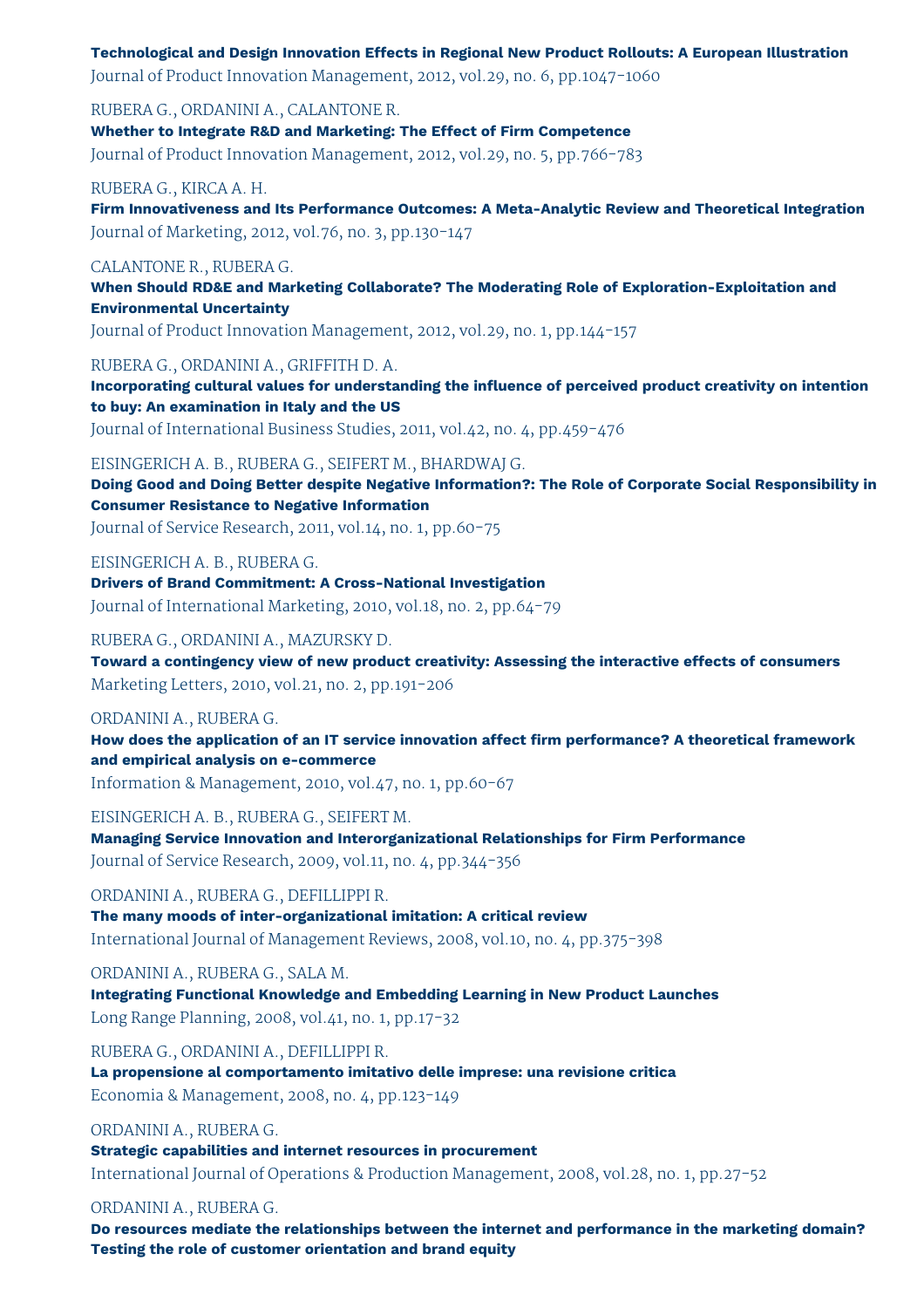International Journal of Internet Marketing and Advertising, 2007, vol.4, no. 1, pp.4-25

# ORDANINI A., RUBERA G.

**The Release of "Greatest Hits" in the Italian Recording Industry: An Empirical Analysis of Strategies and Timing**

International Journal of Arts Management, 2004, vol.6, no. 3, pp.24-36

# CONTRIBUTI IN VOLUME, CAPITOLI O SAGGI SCIENTIFICI

# CILLO P., RUBERA G.

**L'innovazione come leva strategica per attrarre e trattenere gli investitori** in *Marketing, una disciplina fantastica: omaggio a Enrico Valdani* Busacca Bruno, Costabile Michele (a cura di), Egea, pp.213-248, 2018

# PROCEEDINGS/PRESENTATIONS

## GIANNETTI V., RUBERA G.

**Product's Characteristics as Drivers of Trickle-Down and Reverse Innovation: Evidence from the Food Industry**

*Product Innovation Management Annual Global Conference - October, 2016, Atlanta, GA, Stati Uniti d'America*

#### RUBERA G., KIRCA A. H.

Is Beauty in the Eye of the Beholder? The Effect of Firm Innovation on Consumer and Investor Responses *AMA Winter Conference - February 15-17, 2013, Las Vegas, NV, Stati Uniti d'America*

# RUBERA G., CHANDRASEKARAN D., ORDANINI A.

**Open Innovation Practices and Innovation Outcomes: The Moderating Role of New Product Capabilities** *Product Innovation Management Annual Global Conference - October, 2012, Orlando, FL, Stati Uniti d'America*

# KIRCA A. H., RUBERA G.

**The Moderating Effects of National Innovation Systems on the Firm Innovativeness-Performance Relationship**

*AMA Winter Conference - February 17-19, 2012, St. Petersburg, FL, Stati Uniti d'America*

## ORDANINI A., RUBERA G., PARASURAMAN A.

**The Effects of Creativity on Intention-To-Buy a New Service: A Configurational Analysis** *INFORMS Annual Meeting, November 13-16, 2011, Charlotte, NC, Stati Uniti d'America*

## RUBERA G., CHANDRASEKARAN D., ORDANINI A.

**Open Innovation Practices and Market Outcomes: The Moderating Role of Product Capabilities** *33rd INFORMS Marketing Science Conference - June 9-11, 2011, Houston, TX, Stati Uniti d'America*

## KIRCA A. H., RUBERA G.

**The Role of National Innovations Systems in the Firm Innovativeness-Performance Relationship** *AIB Annual Meeting - June 24-28, 2011, Nagoya, Giappone*

# RUBERA G., ORDANINI A., CHANDRASEKARAN D.

**Open Innovation Practices and Market Outcomes: The Moderating Role of Product Capabilities** *AMA Winter Conference - February 18-20, 2011, Austin, TX, Stati Uniti d'America*

# RUBERA G., GRIFFITH D. A., YALCINKAYA G.

**Technological and Design Innovation Effects in Regional New Product Rollouts: A European Illustration** *AMA Global Marketing Special Interest Group Conference - January 13-16, 2011, Cancun, Messico*